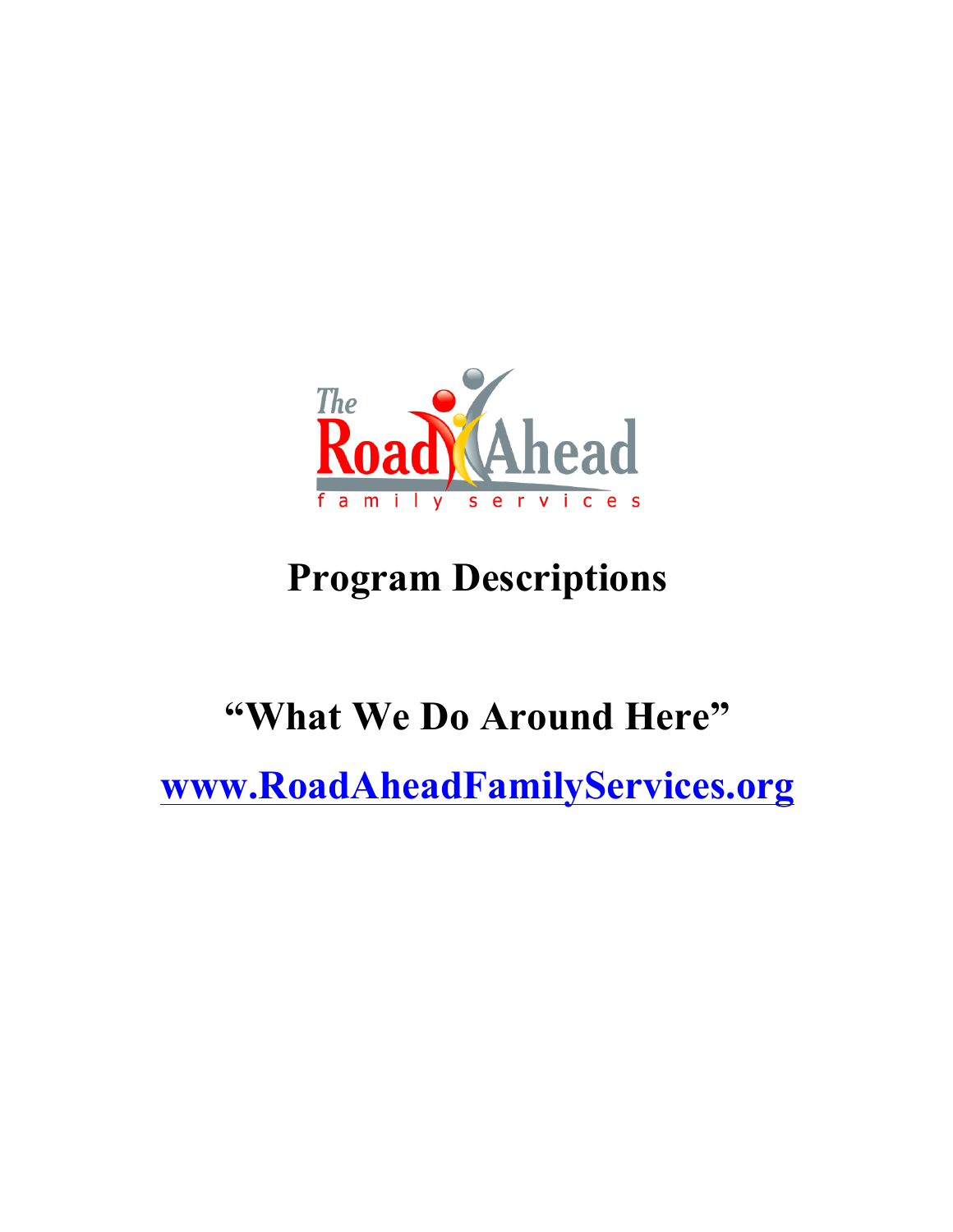## **Agency Goals:**

#### **Program Goals and Objectives:**

The goal of The Parenthood Partnership Program is to aim to stop child maltreatment before it occurs, mitigate risk factors associated with child abuse and/or neglect, reduce the negative consequences of maltreatment, and prevent re-maltreatment and/or re-entry into the public child welfare system. RAFS provides the services and supports to prevent initial referrals generated by the Child Abuse Hotline; substantiated allegations of child abuse and/or neglect; newly opened child welfare cases; and child removals and placement in out of home care among community and self-referred clients.

#### **Target Population**

The Road Ahead Family Services targets the following population: Families referred by DCFS; General population including self-referred; Walk-in clients, Community stakeholder referrals such as schools, hospitals and law enforcement agencies; Families and children at risk of abuse and/or neglect; and the juvenile probation department.

#### **Payment**

The Road Ahead offers a variety of payment options depending on the needs of the client. We do not accept MediCal at this time and there is no need for private insurance. We can use Victim of Crime funding or private pay sliding scale.

#### **Mental Health Services:**

#### **Program Activities**

**Intake and Assessment Services:** RAFS' counselors will provide intake services to all client individuals and/or families via face-to-face meetings and /or interventions. Assessor will collaborate with a family and team to obtain information about the significant events impacting children and families and the underlying needs that are bringing about their situation. Assessment process continues throughout services to identify the underlying needs (including child and family trauma needs), and determine the availability and capability of resources needed to make progress.

**Psychotherapy:** These services are provided by RAFS to families via face-to-face meetings and/or interventions by a therapist with an individual, couple, family, or group to: address mental health issues; help raise self-awareness and understanding; help to solve problems; assist in the development of insight. Psychotherapeutic services may be provided in the office, off-site, or in the home. RAFS will give priority for psychotherapeutic services to those families referred by the DCFS and the juvenile probation department.

**Counseling Groups:** Our group therapy/ psycho-education model allows clients to obtain information, understanding, and intervention regarding a given topic while also exploring their own histories, thoughts and belief systems, as well as, analyzing their past maladaptive behaviors. We have found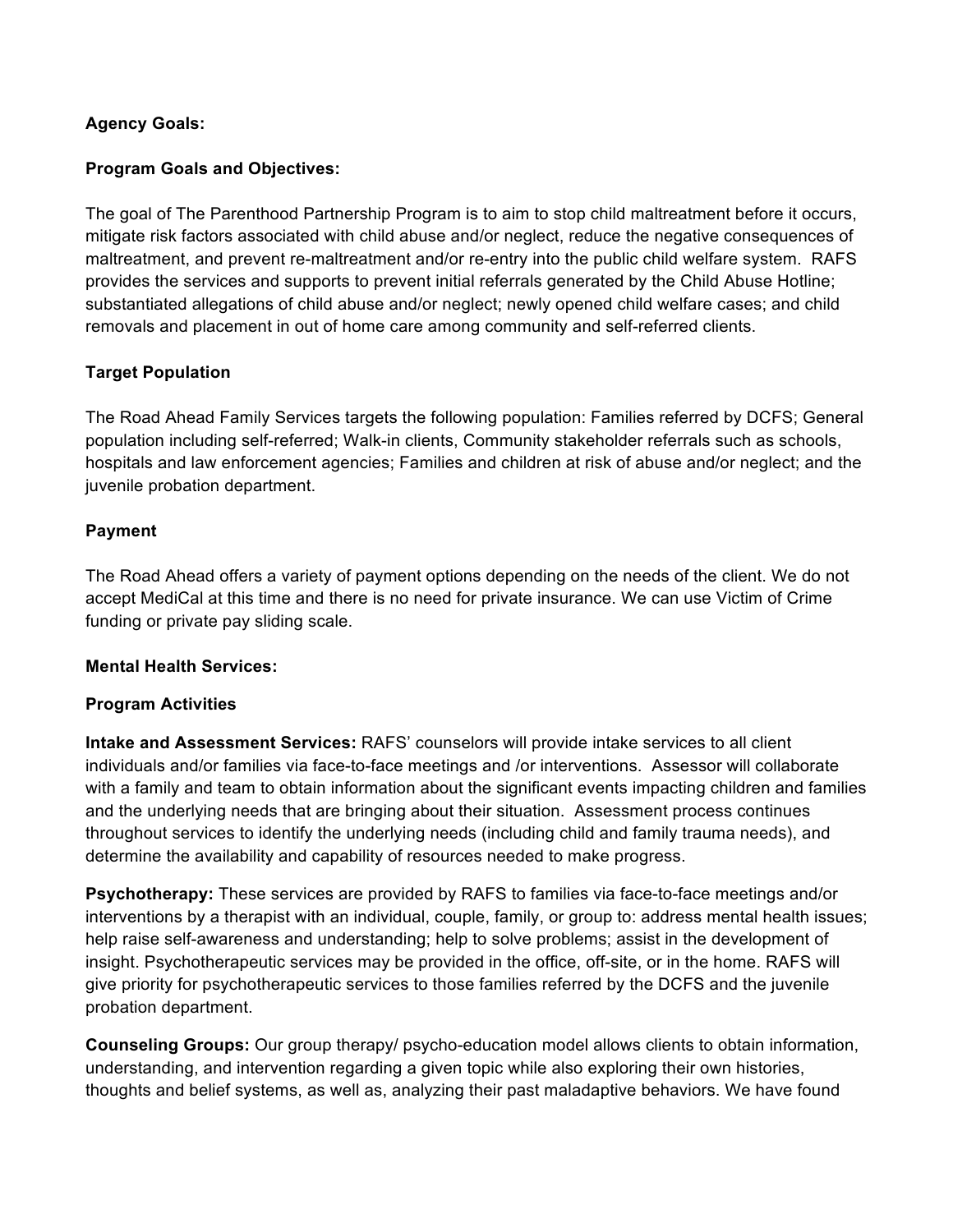that this paves the way for parents to take responsibility for past mistakes, make plans towards change, and internalize the skills and interventions presented. Groups run for 16 weeks and have a flexible curriculum that is modified according to the individual needs of the group.

**" Un-Hush", Sexual Abuse Awareness Group:** This is a group for parents that have had a child that has been sexually abused. This group is only offered to non-offending parents and/or caregivers. Learning objectives of this group include: acknowledge their own experiences as valuable resources; recognize that listening to a child describe his/her sexual abuse may be shocking and upsetting for the parent; maintain composure when faced with shocking information and terms; recognize that children of different cultures may use different words to describe their victimization; understand how to discuss sexual abuse issues with children; know the facts and statistics related to child sexual abuse; know why it is important to talk with children about sexual abuse; acknowledge that a child from a different culture may be carrying additional guilt due to his/her cultural values about sexuality; understand the impact of sexual abuse on a child's trust; recognize that sexual abuse is not forgotten by the child; understand coping mechanisms used by sexual abuse survivors and the effects of coping mechanisms; understand the possible long-term effects of sexual abuse; recognize the importance of communicating honestly with the child; recognize the need for family rules; endorse the need of regularly scheduled family meetings; list common family rules used with a sexually abused child; understand information that needs to be shared with the child when he/she discloses sexual abuse; and more.

It has been our experience that many parents that have children that have been sexually abused also have their own sexual abuse history. This group is a forum for parents to also have a corrective experience and understand how their trauma histories have impacted their lives.

**"Parenting T.I.P.", Trauma-Informed Parenting Group (Tier I):** With an adapted curriculum from The National Child Traumatic Stress Network (used to train ITFC foster parents), RAFS provides psychoeducation/ group therapy to parents. We consider this our Tier I group as it provides parents the most crucial information regarding the impact of trauma on their child's development. In this group, we explore the parent's perception of trauma, reframe the parent's understanding of how past actions have impacted the child, review behavioral expectations of children with trauma histories, and help parents develop a parenting plan to help the child through the traumatic event. This program works on the model that each parent has a unique relationship to their child/ren and that each of their circumstances is different. Parents work on the "My Child" workbook throughout the 16 weeks, which ties psychoeducation material and group discussions with their unique child, thereby enhancing the meaningfulness of the group for the parent. This group is provided in English and in Spanish.

**"Off-Road Parenting" Parenting Group (Tier II):** This group explores ways parents can improve children's behavior by teaching cooperation, tracking their actions, using positive reinforcement, writing contracts and enforcing limits such as house rules, time outs, or extra chores. The group discusses an overview of each topic and parents develop roadmaps to follow (which they return with feedback from the group from week to week). Group role plays to identify whether they resolve the problem immediately (harmony) or watch the child continue to misbehave (misery) in order to learn additional techniques to handle defiance. Counselors provide ideas and materials and explain why the methods work. By offering a variety of scenarios and solutions, the group provides alternatives for dealing with difficulties common to children from toddler to teen years.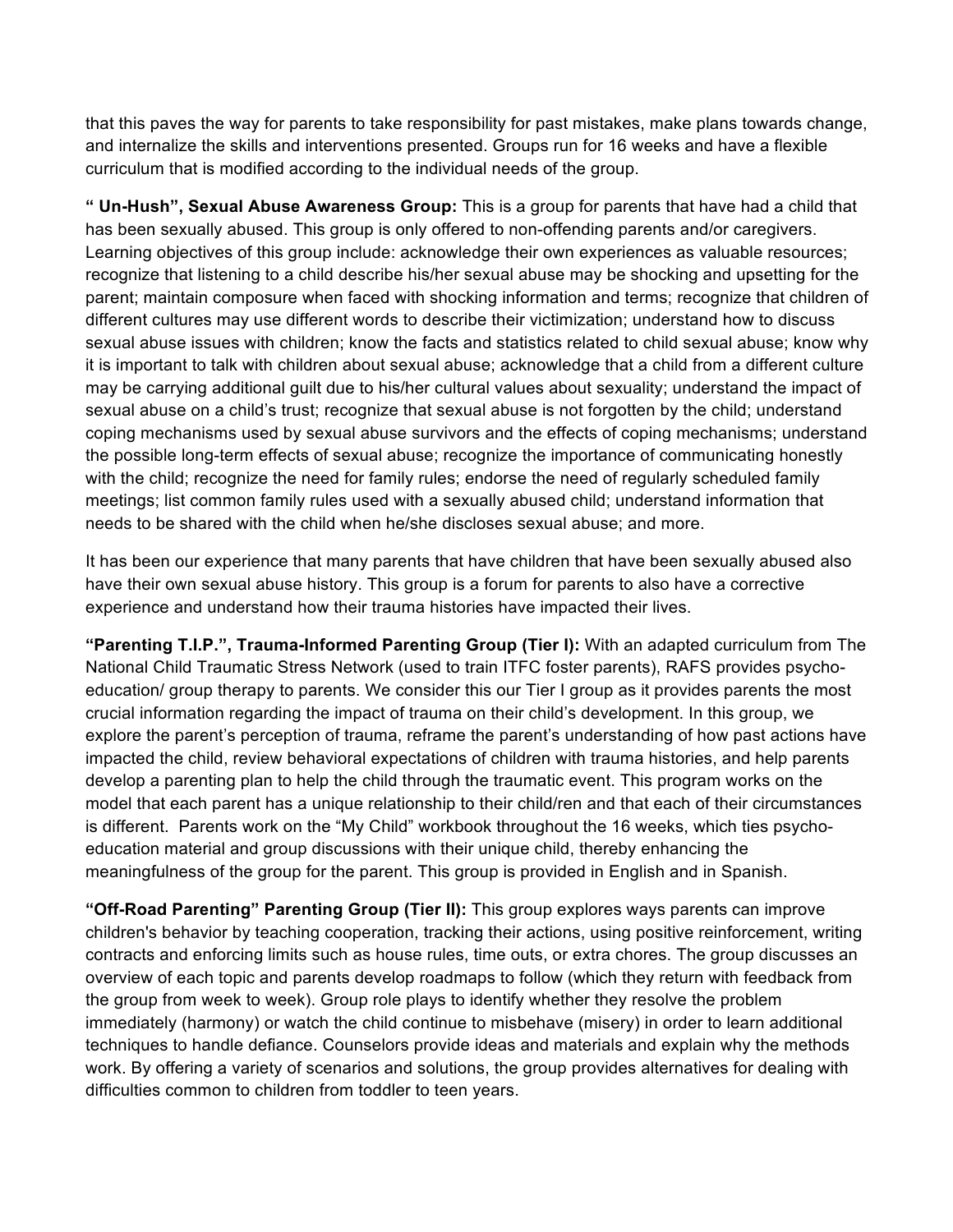**"The Graduate" Parenting Group (Tier III):** Upon successful completion of Tier I and Tier II parenting, parents will have the opportunity to continue to develop an understanding of their role and identity as parents, to identity the individual needs of their children, and to meet those needs. This is a good parenting group for parents that have already taken parenting classes elsewhere and need to make the connections between the information they have learned and their own child/situation.

"**Hit The Road Anger", Anger Management Group:** This group is designed to help parents gain selfawareness of the impact of anger issues in their homes, families and communities. This is a strengthbased program to help clients identify the root of their anger and uncover coping techniques that have been effective in the past for the client. The group explores new techniques for problem solving, conflict resolution, healthy assertiveness, and increased self-esteem. This group uses a CBT model; assigns homework and reading (which can be completed with one-on-one help of a counselor for clients that are struggling in their understanding of the material); and role-playing.

**"Enough!", Victim of Domestic Violence Group:** Our VOC groups is a closed group focusing on psycho-education, building self-awareness, assertiveness training, conflict resolution and ultimately increasing self-esteem! This is an intense curriculum of group therapy offered in English and in Spanish!

**"Fake It 'Till You Make It", TAY Social Skill Building Group**: This is a hybrid group through our partnership with The Santa Clarita School of Performing Arts, designed to include improvisational skills, public speaking, assertiveness training, and basic social skills to provide the tools to transitional-aged youths to shed the stigma of their involvement with child protective services, increase self-esteem and ability to effectively navigate and thrive in the "real world".

**"The Apple and The Tree", Parent-Adolescent Group**: This group is a two-hour weekly group to navigate parent-child relationships, fortify the family bond, increase self-awareness, increase conflict resolution among parents and their children. The group is composed of one hour of parent-child group and one hour of "break away" group in which adolescents and parents are in separate groups.

**"Wheels on The Road":** All groups can be run in local communities as needed through the support of our community partners (schools, community centers, religious organizations, etc.). In consideration that our groups form an informal support system among participants within a community, when possible, groups will be offered in remote sites to increase the sense of community and belonging of the participants and reduce travel time and cost of transportation.

**"The Attachment Clinic":** This group is designed for the biological parents and infants that have been placed in out of home care. Utilizing monitored visits, biological parents learn developmental milestones, how to promote the acquiring of skills, bonding and attachment, as well as engagement in a group environment class that is led weekly by therapists. Parents must sign monitor agreement allowing our staff to be the monitor during the group and agreeing to abide by the monitored group rules. This is an excellent opportunity for biological parents to get to know their infant and to form a secured attachment. This group combines psychoeducation, group counseling, breakout family counseling, infant/child self-soothing and parent/child activities.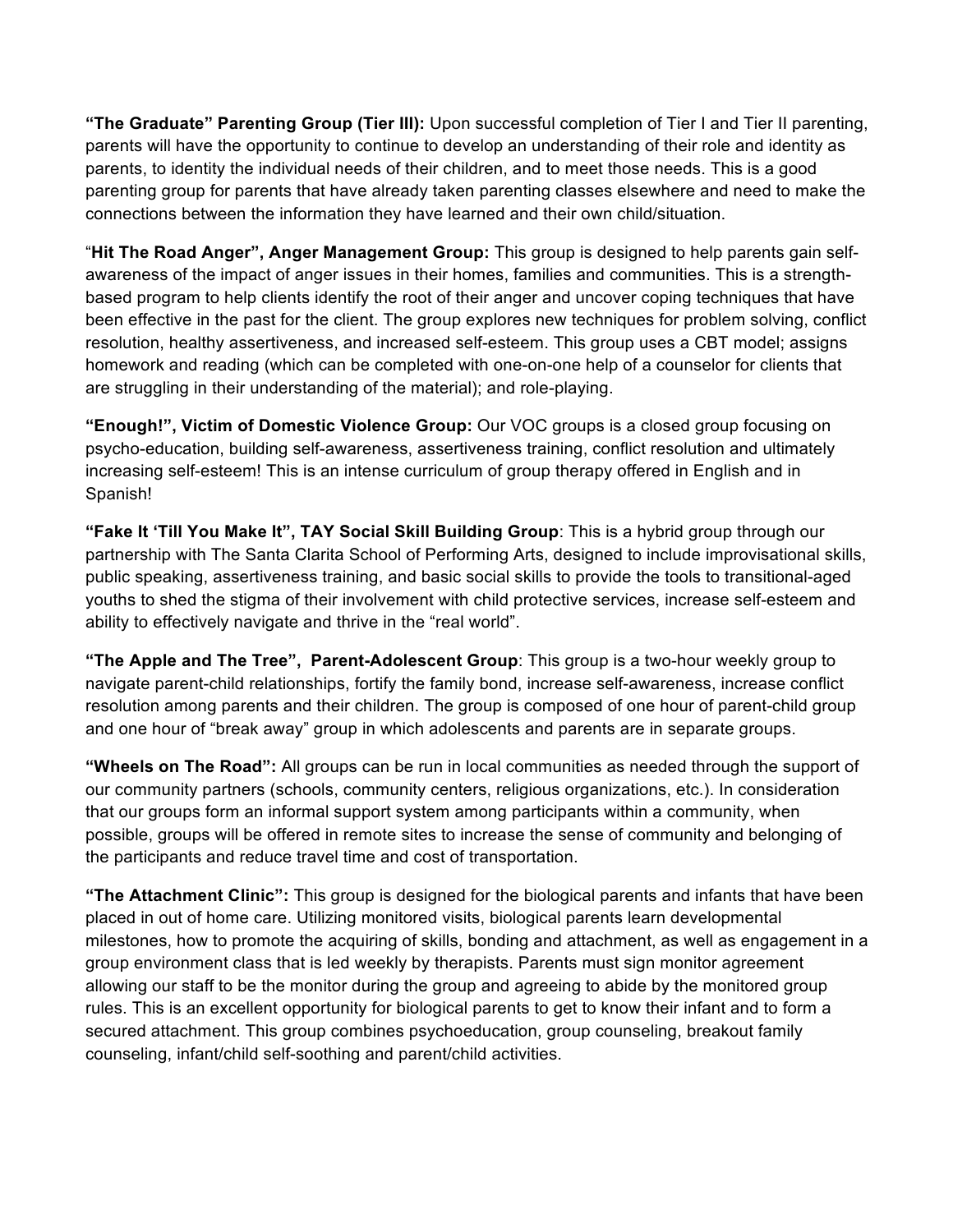**"Survivor":** Teen survivors are a diverse group, from a 13-year-old boy who was abused as a preschooler to a pregnant 18-yearold who is living with her sexually abusive partner. Survivors may be from any ethnic or cultural group and have diverse sexual orientations and gender identities. The adolescent years are a challenging time of rapid physical, emotional, and intellectual growth for all young people. Teens who have experienced sexual abuse or assault face additional challenges that can divert them from mastering the important developmental tasks of this stage. The shame and distress that many teen survivors experience can lead to disrupted relationships (with friends, parents, and partners), distortions of body image, mood disorders, substance abuse, and other concerns that carry their own severe consequences. In the healing atmosphere of a support group, teen survivors can learn that the abuse was not their fault, that they can be whole and happy, and that they can have hope for the future. Teens' natural inclination to bond with their peers can help them to form supportive relationships with other group members.

#### **In-Home Services:**

Individual and family counseling are provided in-home to reduce the cost of transportation to the client and increase time effectiveness of services. Professional therapists provide psychotherapy in the home during the schedules the families are available (including weekends and evenings).

Individual therapists are a part of the client's treatment team and as such, meet weekly with the group therapy leaders to conduct case consultations. In this way we close the gap between service providers and work towards a common goal with the client.

With families that have DCFS open cases, RAFS obtains releases from the family to include the CSW as a part of the team and request the detention report and minute orders. This allows therapist to process with the client the initial feelings regarding the open case, strength-base reframing of the involvement of the county social worker, understand the detention report concerns and plan accurately towards developing a case plan that increases the safety of the children in the home or helps meet the goals towards reunification.

During in-home intake, the counselors provide the families with immediate safety concerns in the home and help the families develop a safety plan to ensure the well being of the children in the home and other family members.

**Case Management/Linkage Services/Referrals:** RAFS's Case Management Services will consist of: Intake and assessment of the client/family needs, Development of the case plan; identify client therapeutic needs; Identify client basis needs; Referrals and linkages for services identified in the case plan using Linkage Form; Follow-up; Assess client progress and success of the case plan; Evaluation of case plan progress; Document continuous improvement of families circumstances.

**Case Plans:** RAFS will, at three month intervals, conducts ongoing reviews and documentation of the family's progress toward achieving their goals as identified in their written case plan. The intake will include an assessment of the Strengthening Families Protective Factors Framework (Center for the Study of Social Policy's Strengthening Families™ Approach). Consistent with the DCFS Shared Core Practice Model the RAFS will engage the individual and/or family in the case planning process to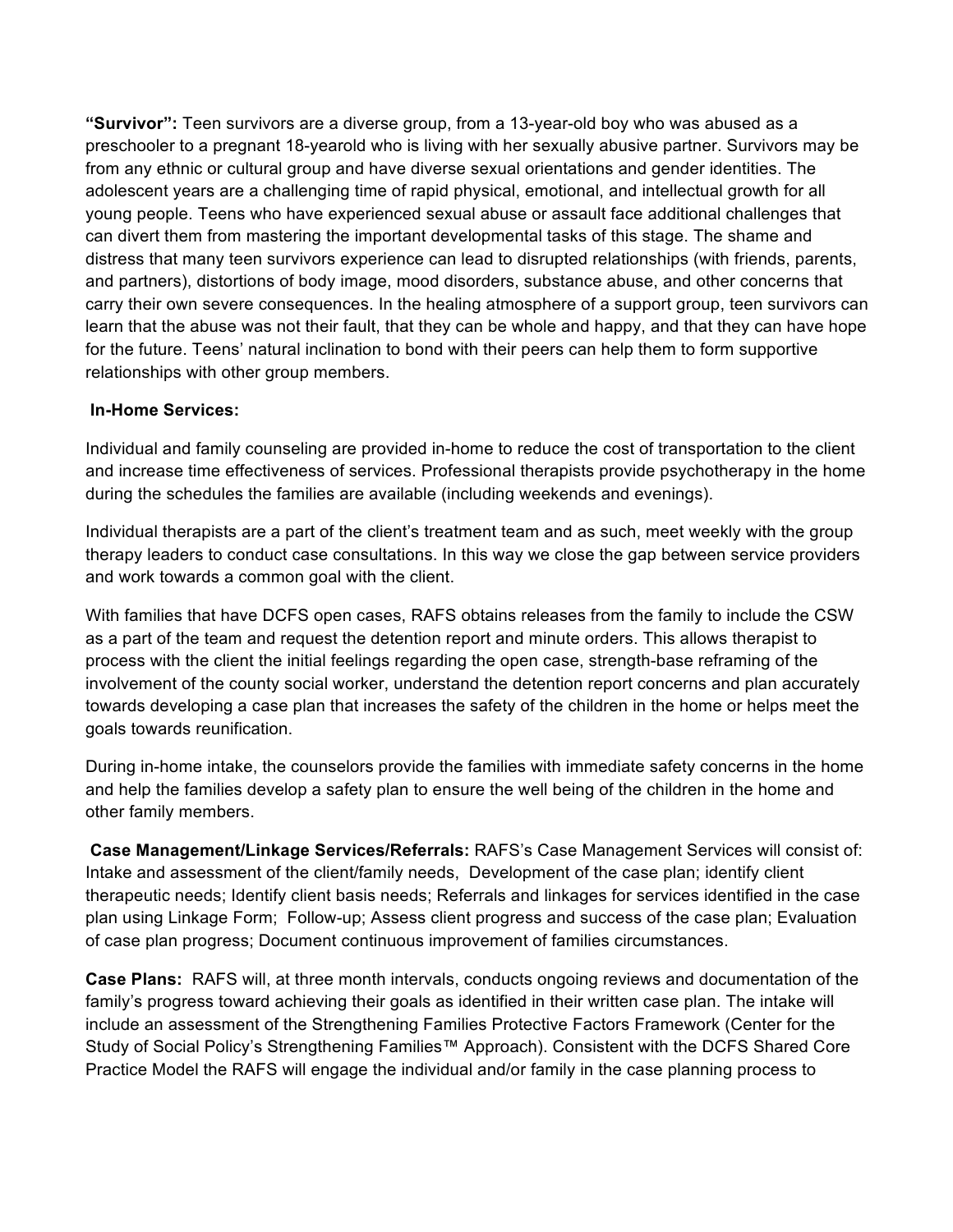develop a case plan which meets the individual needs for each child and family. The case plan will address the protective factor(s) which were assessed to need strengthening.

**Referrals and Case management:** RAFS coordinates and collaborates with other agencies as necessary, to facilitate successful client navigation across **the** service delivery continuum. Services may include drug and alcohol counseling, homeless shelters, domestic violence programs, basic needs services (food, furniture, and clothing), VOC referrals or others.

**Parenting Education Services:** In addition to our hybrid counseling/psycho-education groups, RAFS offers training for parents on discipline, child development, behavior management, and anger control. Furthermore, RAFS continues to offer shorter education seminars for clients on current trending topics such as eating disorders, parenting adolescents, the angry child, bullying, and other topics that are identified as of need or interest to our clients.

**Sites and referral process:** Our main office is in Mission Hills, but we provide in home counseling for all of San Fernando Valley, Santa Clarita Valley and Antelope Valley.

## **Therapeutic/Intensive Foster Care**

#### **Program Description**

RAFS Therapeutic Foster Care is a not-for-profit social service agency that provides foster care services for at-risk children with special emotional, developmental and educational needs. Our foster care program provides services for children between the ages of birth to 22. The majority of our clients are between the ages of 6 to 21.

#### **Our Mission Statement**

Our mission is to provide specialized home-based foster care to a diverse population of at-risk children and their families. We utilize a multi-disciplinary approach to treatment that values the child's unique potential. We emphasize innovative program development, teamwork, and clinical excellence. The cornerstone of this delivery system is to assist, serve, and respond to our clients, Proctor Parents, and referring agencies

#### **Referral Sources**

Our referrals are through the Department of Children and Families Services (DCFS) in Los Angeles.

#### **The Children Who We Serve**

The children who we serve may have had histories of abuse, both physical and sexual, neglect, or may have witnessed other forms of violence in the home. Because of these reasons, the children are removed from the home and are placed in foster care where they can become healthier while they work on their treatment goals.

#### **Length of Stay**